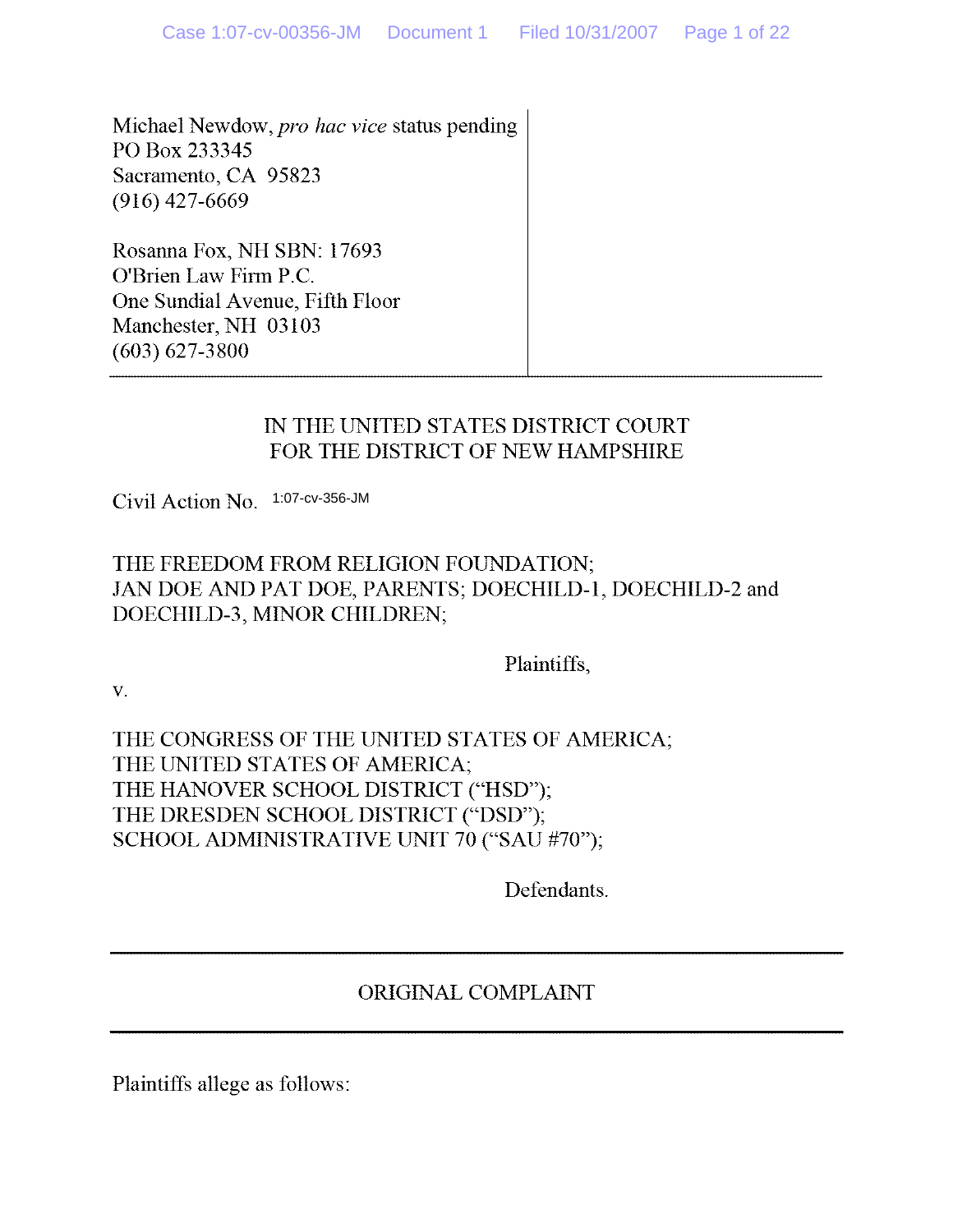# **TABLE OF CONTENTS**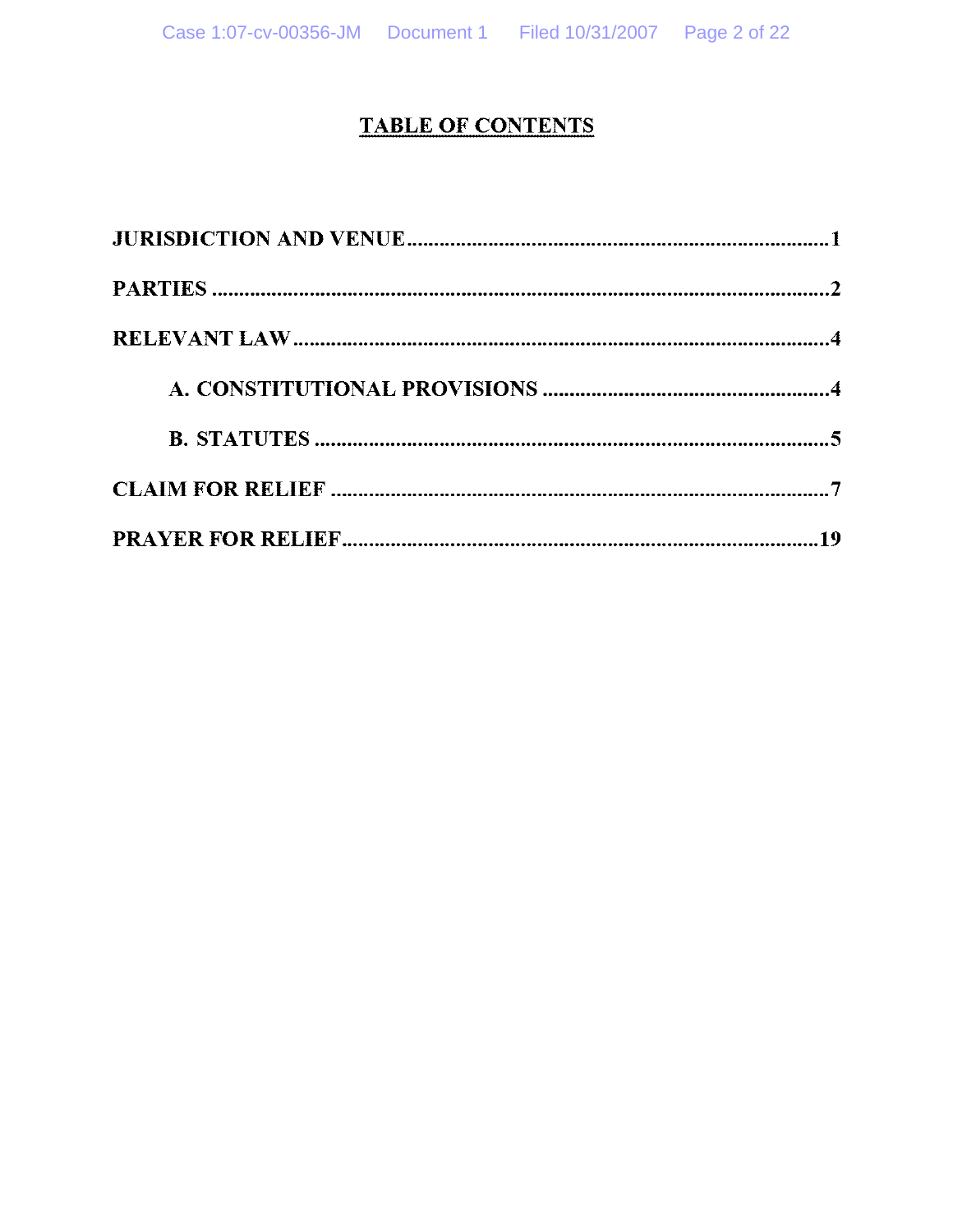## **<sup>1</sup> JURISDICTION** AND VENUE

| $\overline{2}$   | 1. This is a civil action claiming (among others) violations of the First, Fifth and |
|------------------|--------------------------------------------------------------------------------------|
| $\mathfrak{Z}$   | Fourteenth Amendments of the Constitution of the United States of America.           |
| $\overline{4}$   | As such, this Court has jurisdiction under 28 U.S.C. § 1331.                         |
| 5                | 2. This is a civil action claiming violations of 42 U.S.C. §§ 2000bb et seq.         |
| 6                | (Religious Freedom Restoration Act (RFRA)). As such, this Court has                  |
| $\overline{7}$   | jurisdiction under 42 U.S.C. $\S\S$ 2000bb-1(c) and 28 U.S.C. $\S$ 1331.             |
| $8\,$            | 3. This action is founded in part upon the Constitution of the Unites States of      |
| $\boldsymbol{9}$ | America. As such, this Court has jurisdiction over Defendant United States of        |
| $\overline{10}$  | America under 28 U.S.C. § 1346(a)(2).                                                |
| Ħ                | 4. This action is in the nature of mandamus, and seeks to compel the Congress of     |
| 12               | the United States of America, the United States of America, its agents and its       |
| 13               | officers to perform their duties owed Plaintiffs under the terms of the First and    |
| $\frac{1}{4}$    | Fifth Amendments of the Constitution of the United States and under 42 U.S.C.        |
| 15               | § 2000bb et seq. As such, this Court has jurisdiction under 28 U.S.C. § 1361.        |
| 16               | 5. This action alleges that Defendants Hanover School District ("HSD"), Dresden      |
| $17 \,$          | School District ("DSD"), and School Administrative Unit 70 ("SAU #70") have          |
| 18               | deprived and/or will deprive Plaintiffs of rights secured by the First, Fifth and    |
| 19               | Fourteenth Amendments to the Constitution of the United States of America. As        |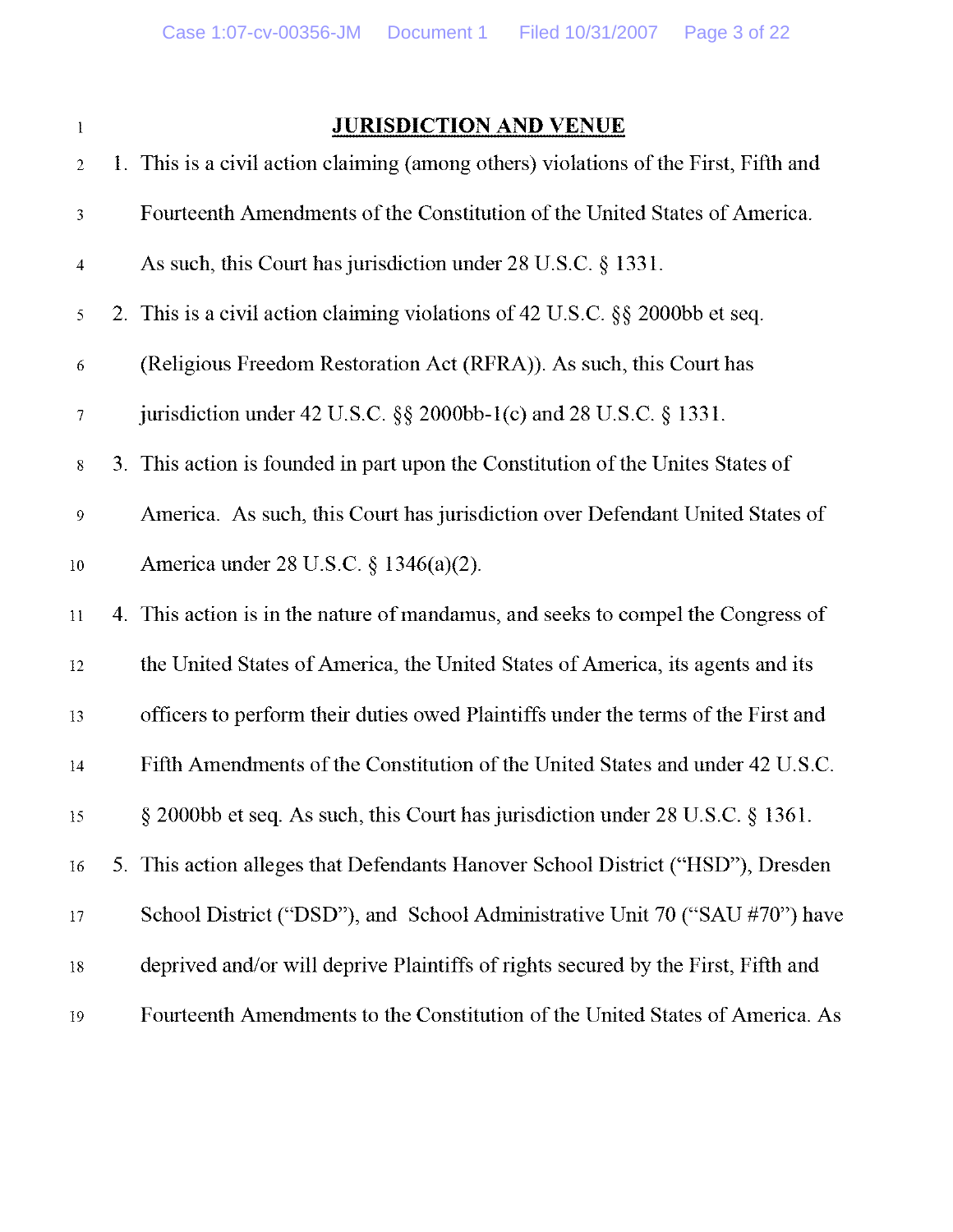| $\mathbf{I}$     |    | such, this Court has jurisdiction pursuant to 42 U.S.C. § 1983 and 28 U.S.C. §       |
|------------------|----|--------------------------------------------------------------------------------------|
| $\overline{2}$   |    | $1343(3)$ .                                                                          |
| 3                |    | 6. Defendants the Congress of the United States of America and the United States     |
| $\overline{4}$   |    | of America are each an officer or employee of the United States, an agency of        |
| 5                |    | the United States, or the United States. All Plaintiffs reside in this judicial      |
| $\sqrt{6}$       |    | district. Venue is therefore proper under 28 U.S.C. $\S$ 1391 (e)(1) and $\S$        |
| 7                |    | $1391(e)(3)$ .                                                                       |
| $8\,$            |    | 7. A substantial part of the events or omissions giving rise to this claim occurred, |
| $\boldsymbol{9}$ |    | occur or will occur in the District of New Hampshire. Venue is therefore proper      |
| $10\,$           |    | under 28 U.S.C. § 1391(b)(2) and § 1391(e)(2).                                       |
| $11\,$           |    | 8. Defendants Hanover School District ("HSD"), Dresden School District               |
| 12               |    | ("DSD"), and School Administrative Unit 70 ("SAU #70") reside in New                 |
| 13               |    | Hampshire. Venue is therefore proper under $28 \text{ U.S.C.} \S 1391(b)(3)$ .       |
| $14\,$           |    |                                                                                      |
| 15               |    | <b>PARTIES</b>                                                                       |
| 16               | 9. | Plaintiff Freedom From Religion Foundation (FFRF) is a national association          |
| 17               |    | of freethinkers (atheists and agnostics), established as a $501(c)(3)$ educational   |
| 18               |    | group in 1978, which works to keep church and state separate. The Foundation,        |
| 19               |    | based in Madison, Wisconsin, has members in every state, including New               |
| 20               |    | Hampshire. Current total membership is approximately 11,000, of which                |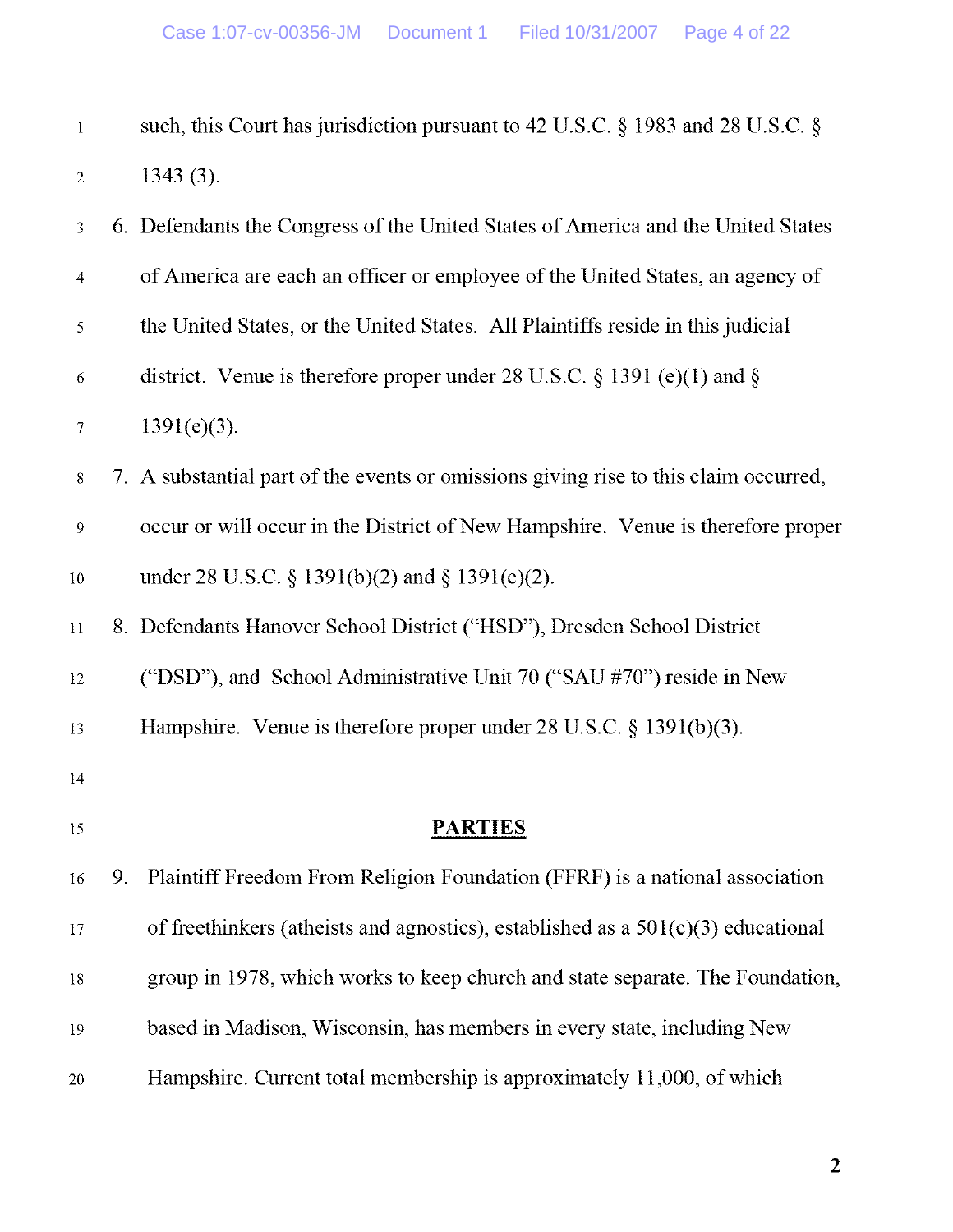| $\mathbf{l}$     | approximately 60 are from New Hampshire. Members of $FFRF - in$ addition to         |  |
|------------------|-------------------------------------------------------------------------------------|--|
| $\sqrt{2}$       | plaintiffs Doe – live in, pay taxes in, and have children (or are children) who     |  |
| $\mathfrak{Z}$   | attend public schools in this judicial district. Those other (non-Doe) members      |  |
| $\overline{4}$   | suffer the same or similar harms as alleged in this Complaint.                      |  |
| 5                | 10. Plaintiffs Jan Doe and Pat Doe are residents and citizens of the United States, |  |
| 6                | of the State of New Hampshire and of Hanover, New Hampshire. They own               |  |
| $\tau$           | property situated in Hanover, New Hampshire. Accordingly, they pay taxes that       |  |
| $8\,$            | are used to fund HSD, DSD, SAU #70 and their schools. They are the parents          |  |
| $\boldsymbol{9}$ | of DoeChild-1, DoeChild-2 and DoeChild-3, with full legal custody of those          |  |
| 10               | children.                                                                           |  |
| 11               | 11. Plaintiffs DoeChild-1, DoeChild-2 and DoeChild-3 are residents and citizens of  |  |
| 12               | the United States, of the State of New Hampshire, and of Hanover, New               |  |
| 13               | Hampshire. All three of these DoeChildren are currently enrolled in one of the      |  |
| 14               | HSD's schools, and will subsequently attend one or more of DSD's/SAU #70's          |  |
| 15               | schools. The three DoeChildren are all siblings and children of Jan and Pat         |  |
| 16               | Doe.                                                                                |  |
| 17               | 12. Defendant the Congress of the United States of America is the branch of         |  |
| 18               | government in which all legislative Powers are granted under Article I, Section     |  |
| 19               | 1 of the United States Constitution.                                                |  |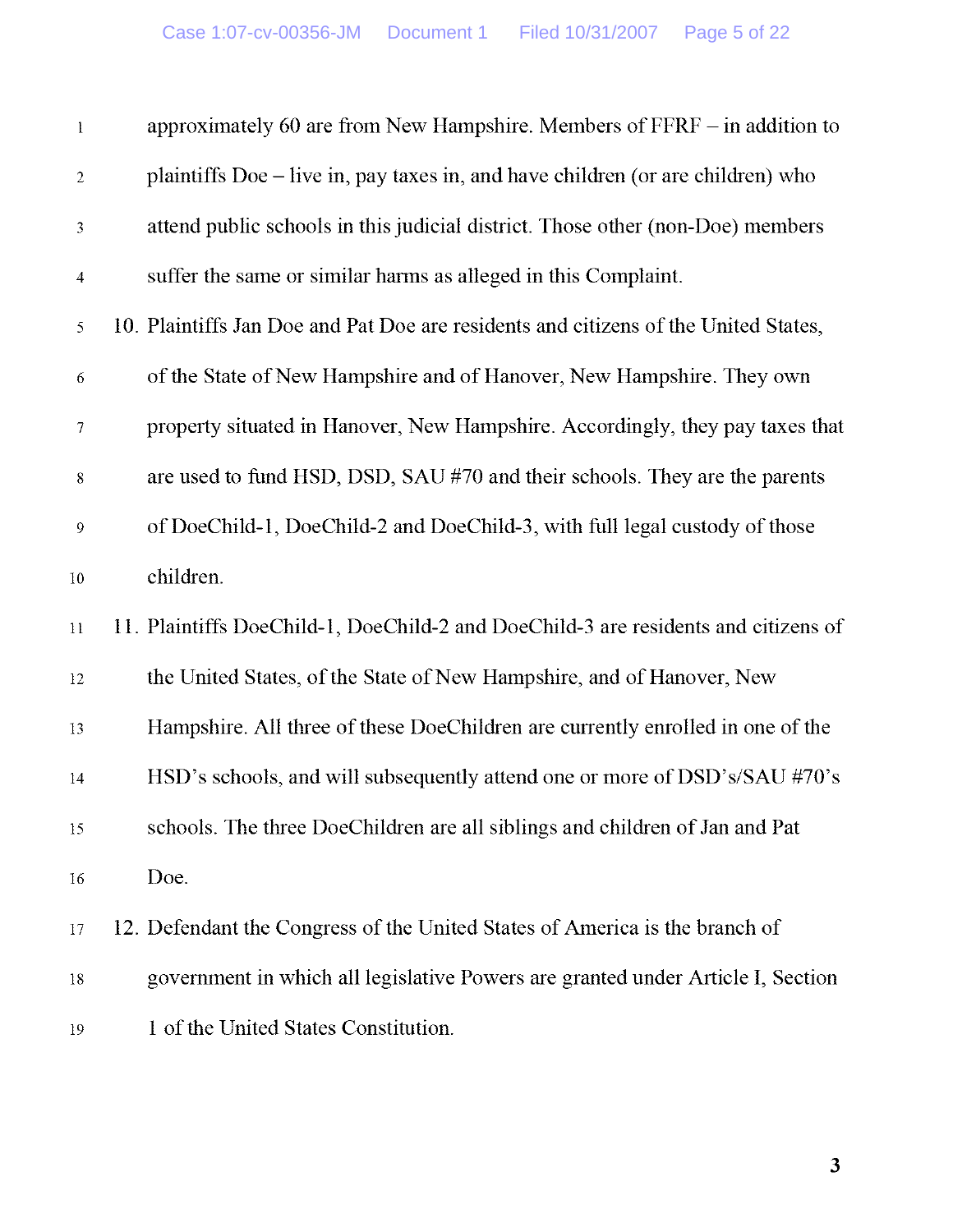| $\mathbf{1}$   | 13. Defendant the United States of America is the constitutionally established     |
|----------------|------------------------------------------------------------------------------------|
| $\overline{2}$ | government of the United States of America.                                        |
| 3              | 14. Defendant the Hanover School District ("HSD") is the governing body            |
| $\overline{4}$ | responsible for operating, controlling and supervising free public elementary      |
| 5              | schools in Hanover, New Hampshire.                                                 |
| 6              | 15. Defendants Dresden School District ("DSD") and School Administrative Unit      |
| 7              | 70 ("SAU #70") are the two governing bodies responsible for operating,             |
| 8              | controlling and supervising free public middle and high schools in Hanover,        |
| 9              | New Hampshire.                                                                     |
| $10\,$         |                                                                                    |
| 11             |                                                                                    |
| 12             | <b>RELEVANT LAW</b>                                                                |
| 13             | A. CONSTITUTIONAL PROVISIONS                                                       |
| 14             | 16. The First Amendment to the Constitution of the United States of America        |
| 15             | states, in pertinent part, that "Congress shall make no law respecting an          |
| 16             | establishment of religion or prohibiting the free exercise thereof"                |
| 17             | 17. The Fifth Amendment to the Constitution of the United States of America        |
| $18\,$         | states, in pertinent part, that "No person shall be  deprived of life, liberty, or |
| 19             | property, without due process of law." The Supreme Court has read an Equal         |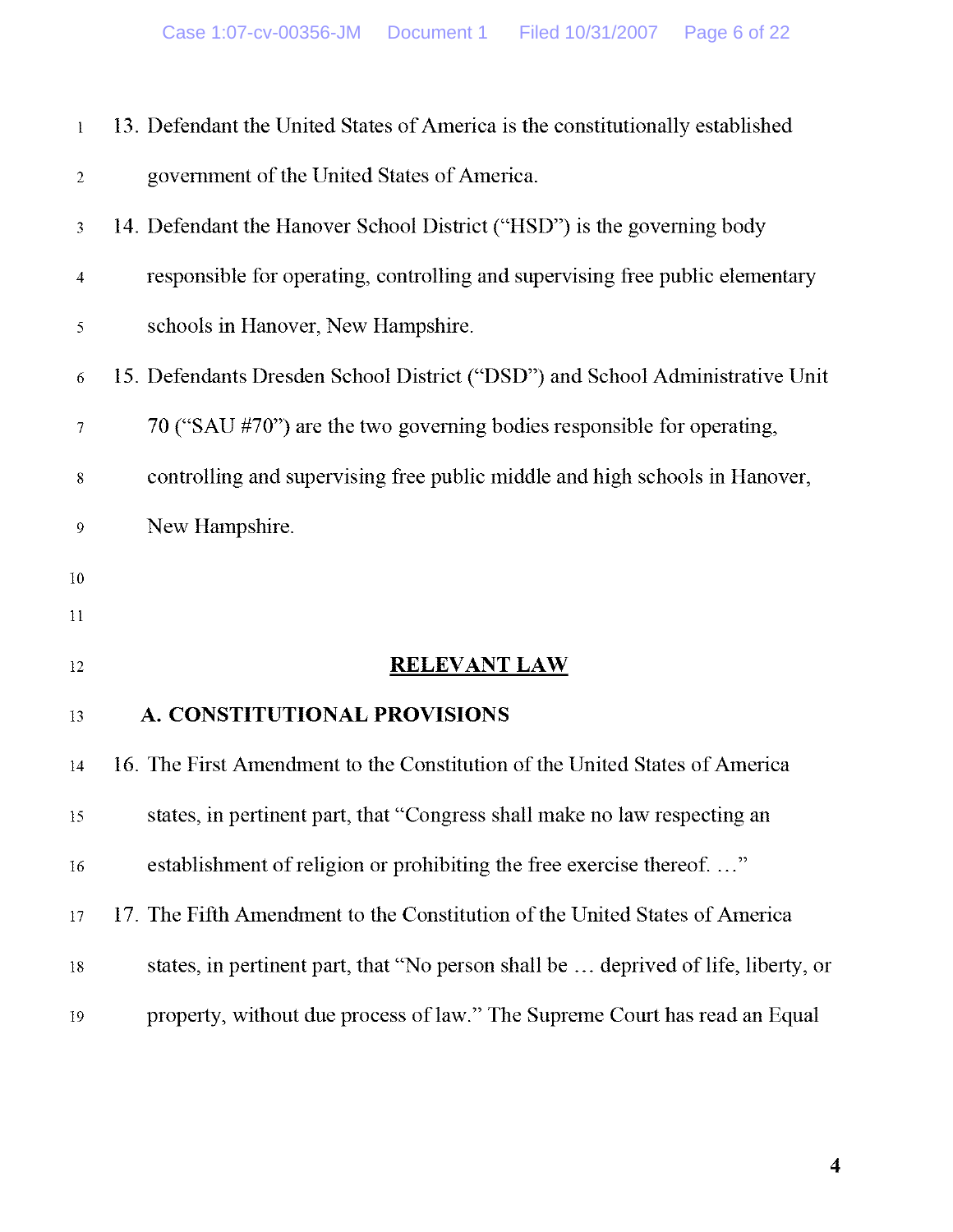| $\mathbf{l}$   | Protection component into this Due Process Clause. Adarand Constructors, Inc.       |
|----------------|-------------------------------------------------------------------------------------|
| 2              | v. Mineta, 534 U.S. 103, 105 (2001).                                                |
| 3              | 18. The Fourteenth Amendment to the Constitution of the United States of America    |
| $\overline{4}$ | states, in pertinent part, that:                                                    |
| 5              | No State shall make or enforce any law which shall                                  |
| 6              | abridge the privileges or immunities of citizens of the                             |
| 7              | United States; nor shall any State deprive any person of                            |
| 8              | life, liberty, or property, without due process of law; nor                         |
| 9              | deny to any person within its jurisdiction the equal                                |
| 10             | protection of the laws. <sup>1</sup>                                                |
| 11             |                                                                                     |
| 12             | 19. Article 6 (Morality and Piety) of the New Hampshire Constitution provides, in   |
| 13             | pertinent part:                                                                     |
| 14             | [N] o person shall ever be compelled to pay towards the                             |
| 15             | support of the schools of any sect or denomination. And                             |
| 16             | every person, denomination or sect shall be equally under                           |
| 17             | the protection of the law; and no subordination of any one                          |
| 18             | sect, denomination or persuasion to another shall ever be                           |
| 19             | established.                                                                        |
| 20             |                                                                                     |
| 21             |                                                                                     |
| $22\,$         | <b>B. STATUTES</b>                                                                  |
| 23             | 20. Pursuant to 4 U.S.C. $\S$ 4, the Pledge of Allegiance to the Flag of the United |

24 States of America reads:

<sup>&</sup>lt;sup>1</sup> By way of the Fourteenth Amendment, the States are subject to the First Amendment of the Constitution . "The First Amendment declares that Congress shall make no law respecting an establishment of religion or prohibiting the free exercise thereof. The Fourteenth Amendment has rendered the legislatures of the states as incompetent as Congress to enact such laws ." Cantwell v. Connecticut, 310 U.S. 296, 303-304 (1940).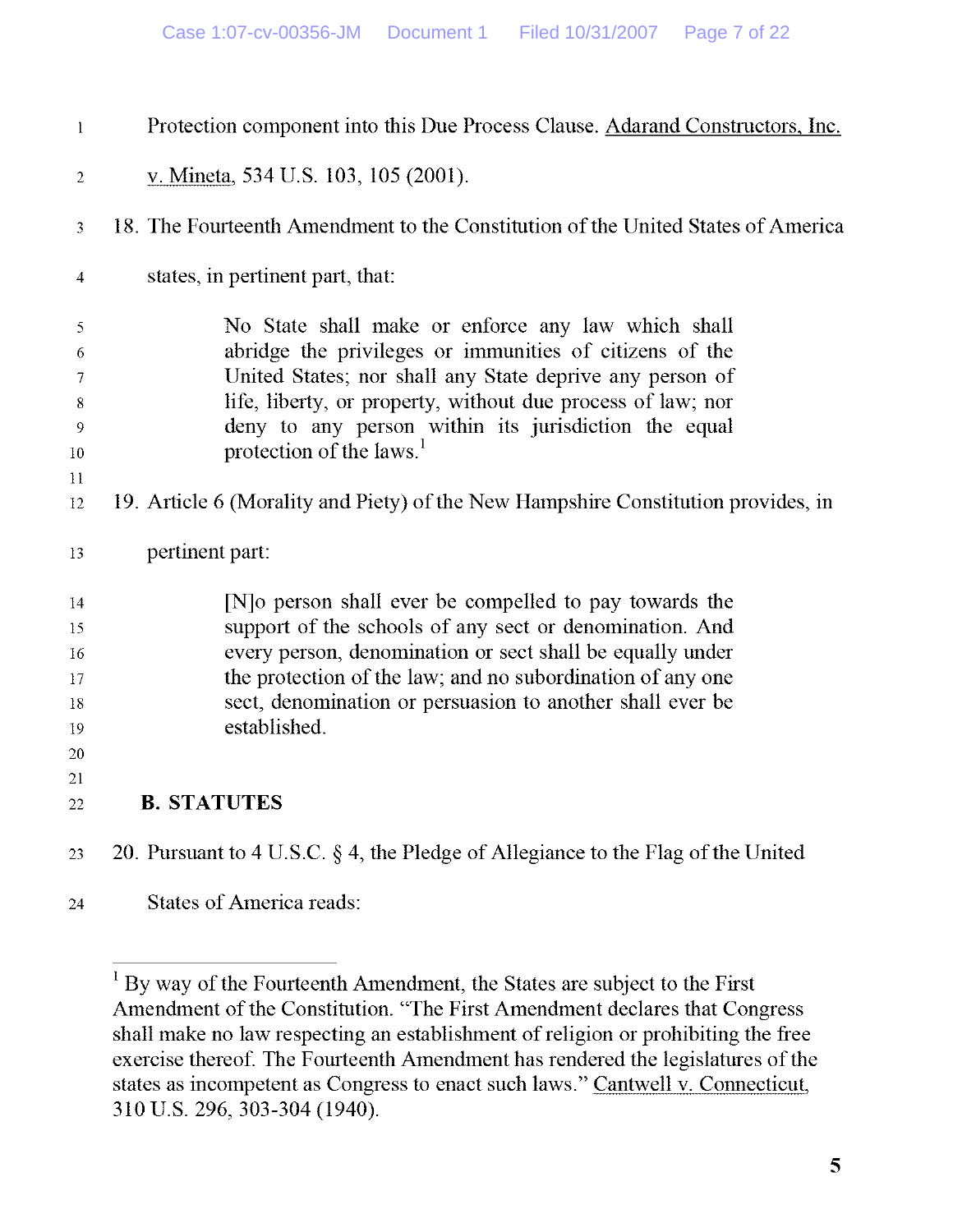| $\mathbf{l}$<br>$\boldsymbol{2}$<br>$\mathfrak{Z}$ | I pledge allegiance to the flag of the United States of<br>America, and to the Republic for which it stands, one<br>Nation under God, indivisible, with liberty and justice for |
|----------------------------------------------------|---------------------------------------------------------------------------------------------------------------------------------------------------------------------------------|
| $\overline{4}$                                     | all.                                                                                                                                                                            |
| 5                                                  |                                                                                                                                                                                 |
| 6                                                  | 21. 42 U.S.C. §§ 2000bb et seq. (Religious Freedom Restoration Act (RFRA))                                                                                                      |
| $\tau$                                             | states, in pertinent parts:                                                                                                                                                     |
| 8                                                  | $\S$ 2000bb(a)(3): "The Congress finds that governments                                                                                                                         |
| $\overline{9}$                                     | should not substantially burden religious exercise                                                                                                                              |
| 10                                                 | without compelling justification."                                                                                                                                              |
| 11                                                 | $\S$ 2000bb(b)(1) and (b)(2): "The purposes of this chapter                                                                                                                     |
| 12                                                 | are to restore the compelling interest test  and to                                                                                                                             |
| 13                                                 | guarantee its application in all cases where free                                                                                                                               |
| 14                                                 | exercise of religion is substantially burdened; and                                                                                                                             |
| 15                                                 | to provide a claim or defense to persons whose                                                                                                                                  |
| 16                                                 | religious exercise is substantially burdened by                                                                                                                                 |
| 17                                                 | government."                                                                                                                                                                    |
| 18                                                 | ş<br>$2000bb-1(b)(1)$ and $(b)(2)$ : "Government<br>may                                                                                                                         |
| 19                                                 | substantially burden a person's exercise of religion                                                                                                                            |
| 20                                                 | only if it demonstrates that application of the                                                                                                                                 |
| 21                                                 | burden to the person is in furtherance of a                                                                                                                                     |
| $22\,$                                             | compelling governmental interest; and is the least                                                                                                                              |
| 23                                                 | restrictive means of furthering that compelling                                                                                                                                 |
| 24                                                 | governmental interest."                                                                                                                                                         |
| 25                                                 | $\S$<br>2000bb-2(4): "The term "exercise of religion"                                                                                                                           |
| 26                                                 | [includes any exercise of religion, whether or not                                                                                                                              |
| 27                                                 | compelled by, or central to, a system of religious                                                                                                                              |
| 28                                                 | belief."                                                                                                                                                                        |
| 29                                                 | $\S$ 2000bb-3(a): "This chapter applies to all Federal law,                                                                                                                     |
| 30                                                 | and the implementation of that law, whether                                                                                                                                     |
| 31                                                 | statutory or otherwise, and whether adopted before                                                                                                                              |
| 32                                                 | or after November 16, 1993."                                                                                                                                                    |
| 33                                                 | $2000bb-3(c)$ : "Nothing in this chapter shall be<br>§.                                                                                                                         |
| 34                                                 | construed to authorize any government to burden                                                                                                                                 |
| 35                                                 | any religious belief."                                                                                                                                                          |
| 36                                                 |                                                                                                                                                                                 |
| 37                                                 |                                                                                                                                                                                 |
| 38                                                 |                                                                                                                                                                                 |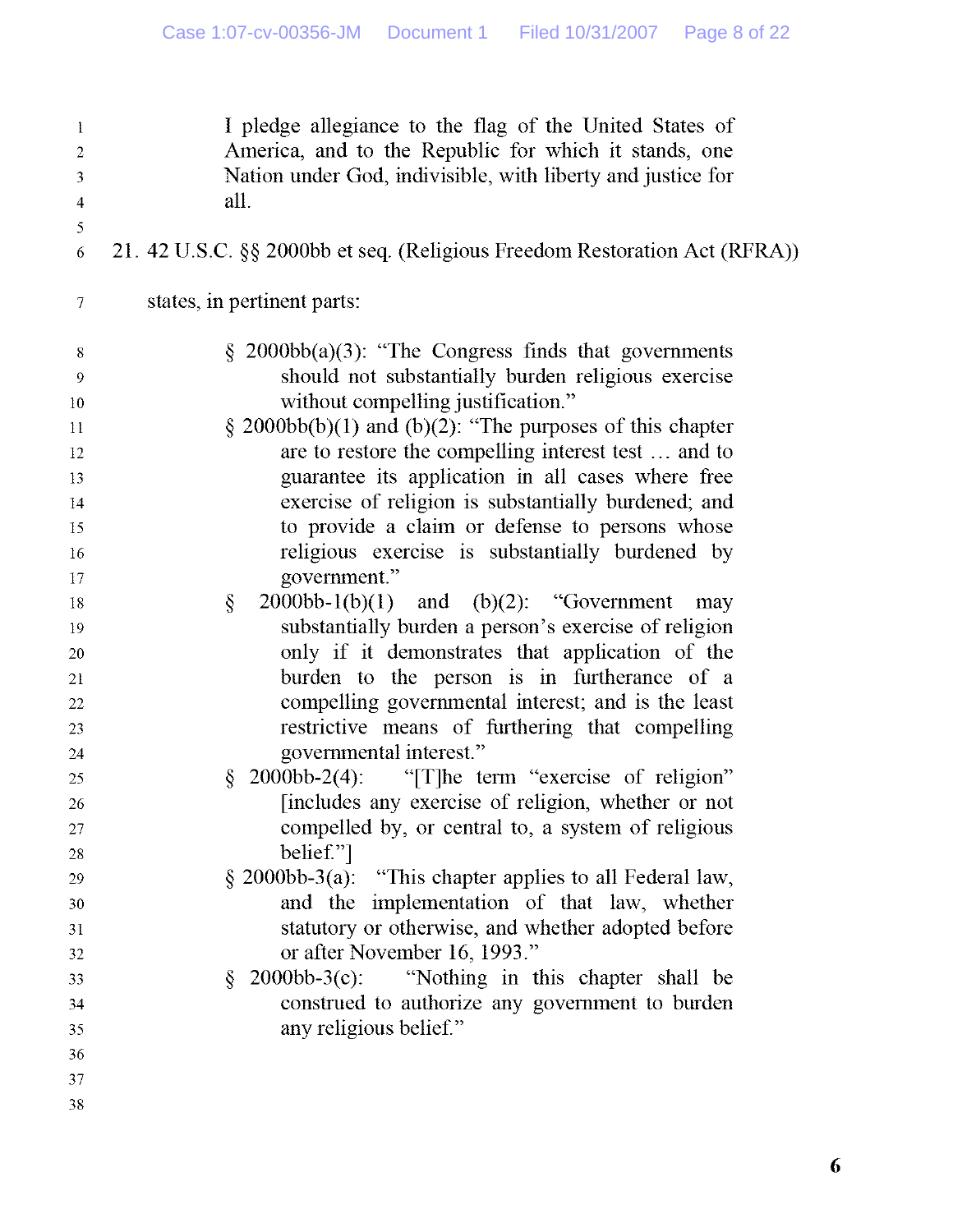| $\mathbf{1}$   | 22. RSA § 194:15-c (New Hampshire School Patriot Act) states:                                                 |
|----------------|---------------------------------------------------------------------------------------------------------------|
| $\overline{2}$ | I. As a continuation of the policy of teaching our                                                            |
| 3              | country's history to the elementary and secondary                                                             |
| $\overline{4}$ | pupils of this state, this section shall be known as the                                                      |
| 5              | New Hampshire School Patriot Act.                                                                             |
| 6              | II. A school district shall authorize a period of time                                                        |
| 7              | during the school day for the recitation of the pledge                                                        |
| 8              | of allegiance. Pupil participation in the recitation of                                                       |
| 9              | the pledge of allegiance shall be voluntary.<br>III. Pupils not participating in the recitation of the pledge |
| 10<br>11       | of allegiance may silently stand or remain seated but                                                         |
| 12             | shall be required to respect the rights of those pupils                                                       |
| 13             | electing to participate. If this paragraph shall be                                                           |
| 14             | declared to be unconstitutional or otherwise invalid,                                                         |
| 15             | the remaining paragraphs in this section shall not be                                                         |
| 16             | affected, and shall continue in full force and effect.                                                        |
| 17             |                                                                                                               |
| 18             | 23. RSA § 169-D:23 (Religious Preference) states (in pertinent part):                                         |
| 19             | No child under the supervision of any state institution                                                       |
| 20             | shall be denied the free exercise of his religion or that of                                                  |
| 21             | his parents.                                                                                                  |
| 22             |                                                                                                               |
| 23             |                                                                                                               |
| 24             | <u>CLAIM FOR RELIEF</u>                                                                                       |
| 25             | 24. Plaintiff FFRF represents its members, including others besides the Does, who                             |
| 26             | suffer the same or similar injuries that the Doe Plaintiffs endure (as listed in                              |
| 27             | the following paragraphs).                                                                                    |
| 28             | 25. Plaintiff Jan Doe is an Atheist, who denies the existence of a God.                                       |
|                |                                                                                                               |
| 29             | 26. Plaintiff Pat Does is agnostic, who doubts the existence of a God.                                        |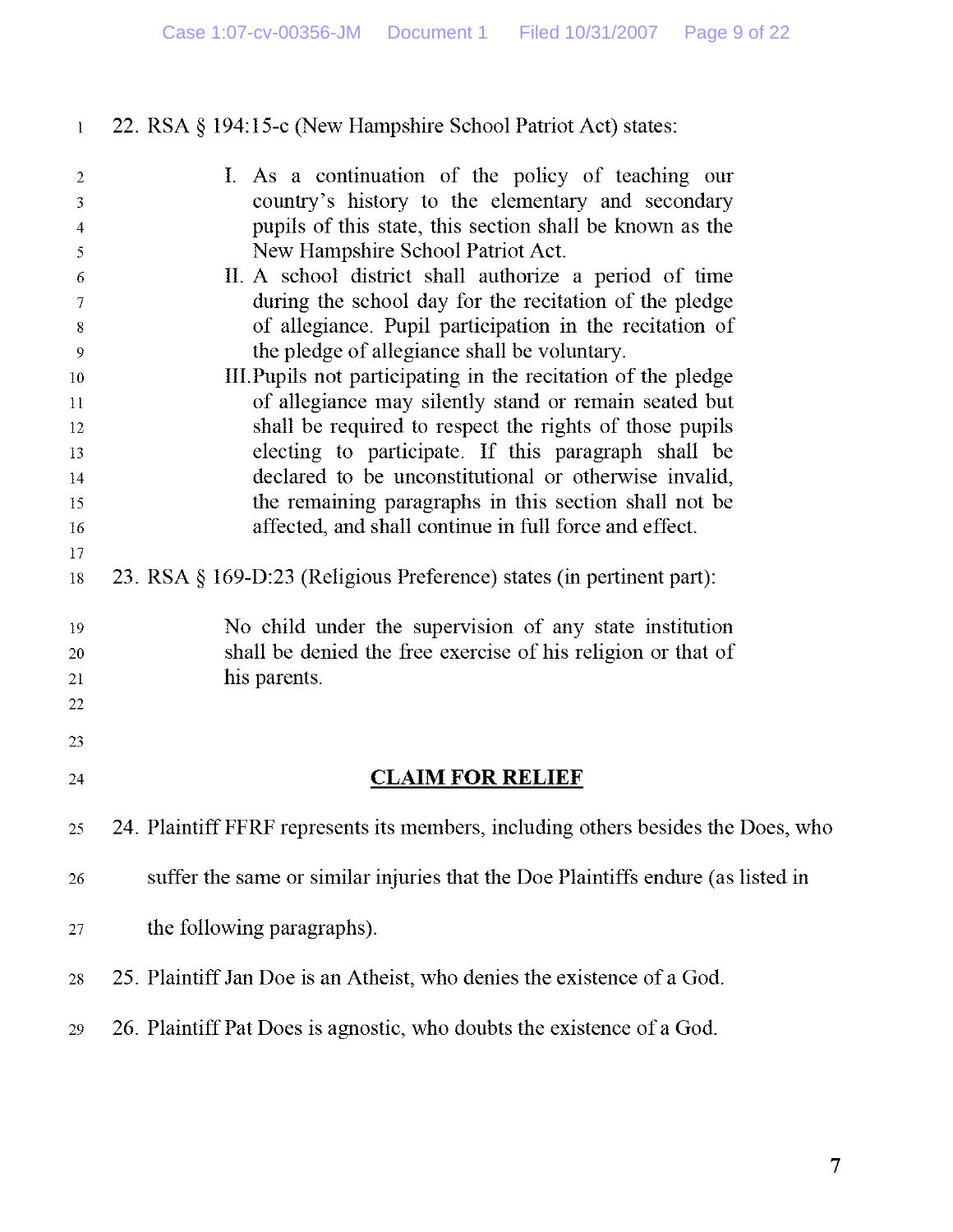| $\mathbf{1}$     | 27. Plaintiffs Jan and Pat Doe are the parents of Plaintiffs DoeChild-1, DoeChild-2 |
|------------------|-------------------------------------------------------------------------------------|
| $\sqrt{2}$       | and Doe-Child-3, who currently attend public school run by Defendant HSD.           |
| 3                | 28. The Pledge of Allegiance has been recited in the classrooms of DoeChild-1,      |
| $\overline{4}$   | DoeChild-2 and DoeChild-3.                                                          |
| 5                | 29. After completing elementary school in HSD, Plaintiffs DoeChild-1, DoeChild-     |
| $\sqrt{6}$       | 2 and Doe-Child-3 will attend public schools run by DSD and SAU #70.                |
| $\tau$           | 30. The Pledge of Allegiance is recited in the classrooms of the public schools run |
| $8\,$            | by DSD and SAU #70.                                                                 |
| $\boldsymbol{9}$ | 31. Plaintiffs Jan and Pat Doe have written to the principal of their children's    |
| $10\,$           | school, asking for assurance that the Pledge will no longer be recited in their     |
| $11\,$           | children's classes. The principal has not provided that assurance.                  |
| 12               | 32. Plaintiffs DoeChild-1, DoeChild-2 and DoeChild-3 are all students at a public   |
| 13               | school administered by Defendant HSD.                                               |
| $14\,$           | 33. Plaintiffs DoeChild-1, DoeChild-2 and DoeChild-3 are all Atheists or            |
| 15               | agnostics, who specifically deny/doubt the existence of God.                        |
| 16               |                                                                                     |
| 17               | 34. Pursuant to RSA § 194:15-c (New Hampshire School Patriot Act), Defendants       |
| $18\,$           | HSD, DSD and SAU #70 have their teachers and/or other government agents             |
| 19               | lead their public school students in reciting the Pledge of Allegiance during       |
| 20               | school hours.                                                                       |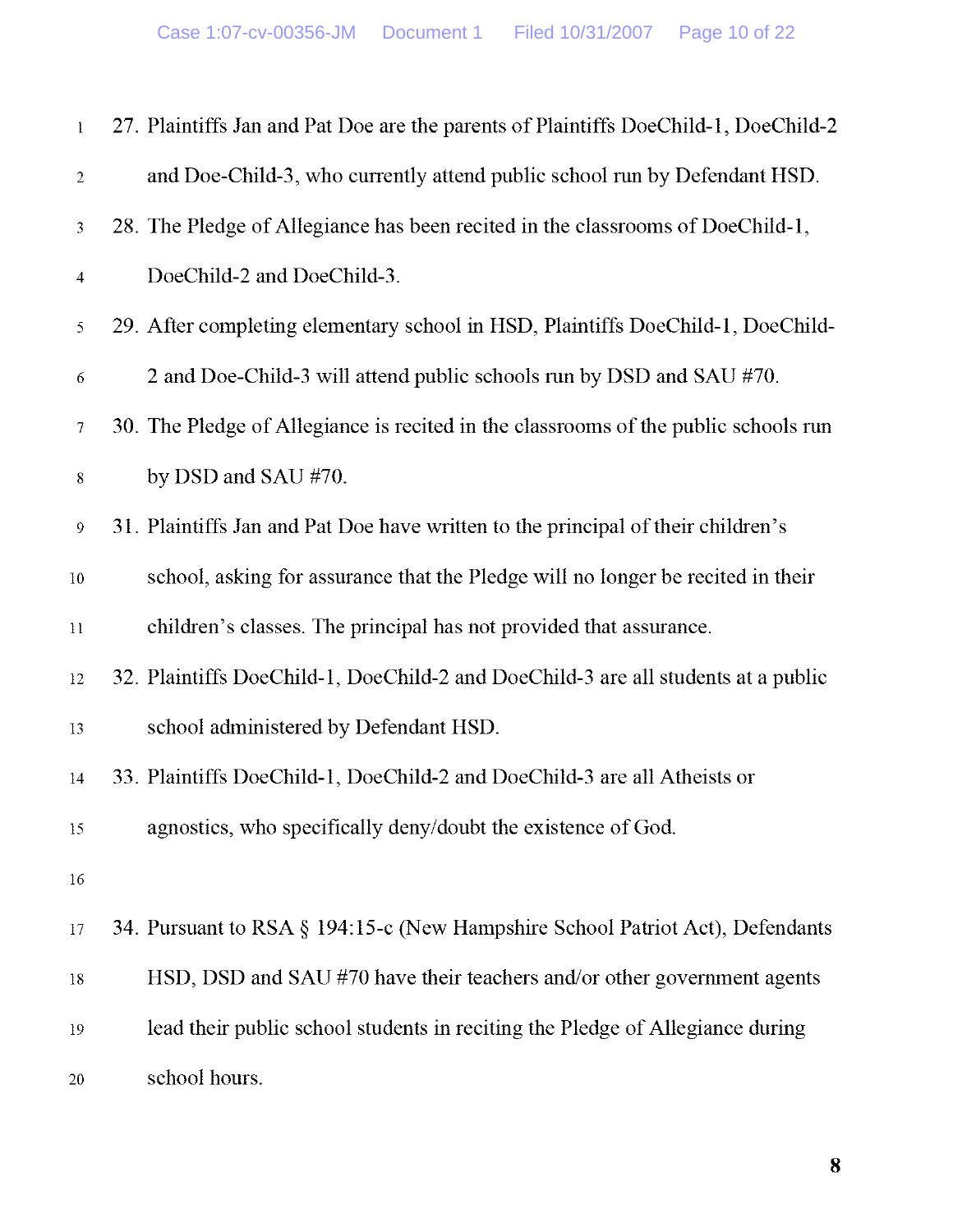| $\mathbf{l}$     | 35. Of note is that the Pledge of Allegiance, as codified in 4 U.S.C. § 4 (and as               |
|------------------|-------------------------------------------------------------------------------------------------|
| $\overline{2}$   | recited by the students in HSD, DSD and SAU #70), makes the purely                              |
| 3                | religious claim that we are "one Nation under God."                                             |
| $\overline{4}$   | 36. Plaintiffs, generally, deny that God exists, and maintain that their constitutional         |
| 5                | and statutory rights are abridged when the school district Defendants                           |
| 6                | participate in making the purely religious, Monotheistic claim that the United                  |
| $\boldsymbol{7}$ | States is "one Nation under God."                                                               |
| $8\,$            | 37. Plaintiffs all acknowledge and stipulate to the fact that none of them are or               |
| 9                | have been actually compelled to say the words, "under God," in the Pledge of                    |
| $10\,$           | Allegiance. Due to the setting and peer pressures, however, the three                           |
| $11\,$           | DoeChildren have all been coerced. <sup>2</sup> Thus, they have all suffered a violation of     |
| $12\,$           | their rights to the Free Exercise of their religion (as provided both in the First              |
| 13               | Amendment and in RFRA).                                                                         |
| $14\,$           | 38. Additionally, they have suffered the specific harm that the Establishment                   |
| 15               | Clause seeks to prevent $-i.e.,$ they have been degraded from the equal rank of                 |
| 16               | citizens on account of their religious beliefs. <sup>3</sup> In other words, as a result of the |

 $2$  "I think there is a clear difference between compulsion (Barnette) and coercion (Lee)." Elk Grove Unified Sch . Dist. v. Newdow, 124 S . Ct. 2301, 2328 n.4 (2004) (Rehnquist, C.J., concurring).

 $3$  "It degrades from the equal rank of Citizens all those whose opinions in Religion do not bend to those of the Legislative authority ." Madison, James. *The writings of James Madison : comprising his public papers and his private correspondence,*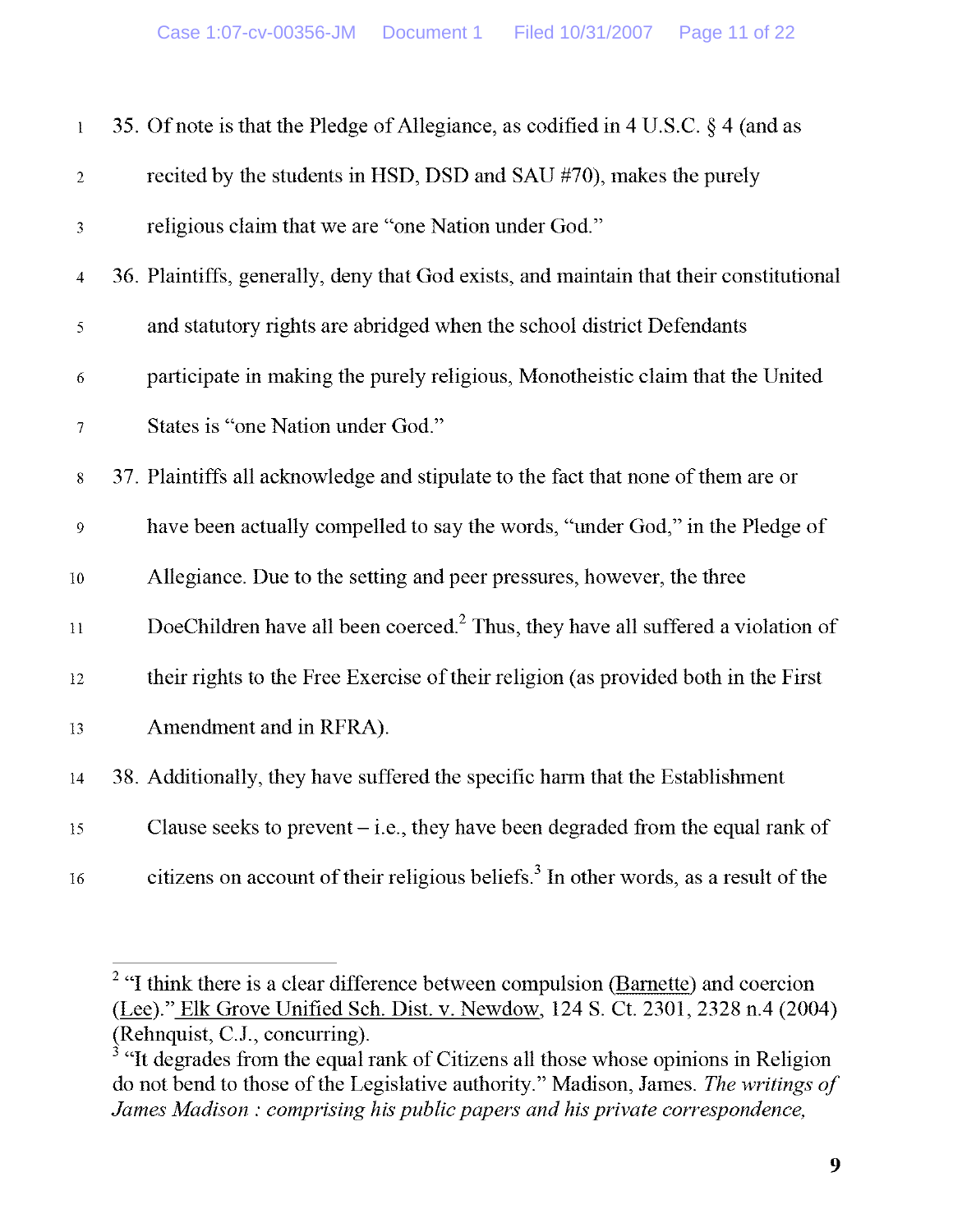| $\mathbf{l}$   | Defendants' endorsement of Monotheism, Plaintiffs have suffered the                    |
|----------------|----------------------------------------------------------------------------------------|
| $\sqrt{2}$     | stigmatic injury of being turned into "outsiders, not full members of the              |
| 3              | political community." Lynch v. Donnelly, 465 U.S. 668, 688 (1984)                      |
| $\overline{4}$ | (O'Connor, J., concurring).                                                            |
| 5              | 39. In addition to breaching their constitutional and statutory duties to protect      |
| 6              | Plaintiffs against this harm under federal law, Defendants HSD, DSD and SAU            |
| $\tau$         | #70 have also breached their constitutional duties under Article 6 (Morality           |
| $8\,$          | and Piety) of the New Hampshire Constitution. <sup>4</sup>                             |
| 9              | 40. In addition to the just-mentioned stigmatic injury of being turned into "political |
| $10\,$         | outsiders," as a result of Defendants' acts, Plaintiffs have suffered harms            |
| 11             | related to their rights of familial association laws as well.                          |
| 12             | 41. The Doe Plaintiff parents, for instance, have had their parental rights abridged.  |
| 13             | 42. Specifically, the rights of the Doe Plaintiff parents to instill in their children |
| $14\,$         | the religious beliefs they find persuasive $-$ free from governmental influence $-$    |
| 15             | has been abridged by Defendants' practices.                                            |
| 16             | 43. Furthermore, the respect due the Doe Plaintiff parents is tarnished as the         |
| 17             | government – with its "power, prestige and financial support," Engel v. Vitale,        |

*including numerous letters and documents now for the first time printed.* Gaillard Hunt, ed. 9 vols. (New York: G.P.Putnam's Sons; 1901), Vol. II, p. 188. 4 To preclude unnecessary repetition, Article **6** (Morality and Piety) of the New Hampshire Constitution will not be mentioned further. However, Plaintiffs assert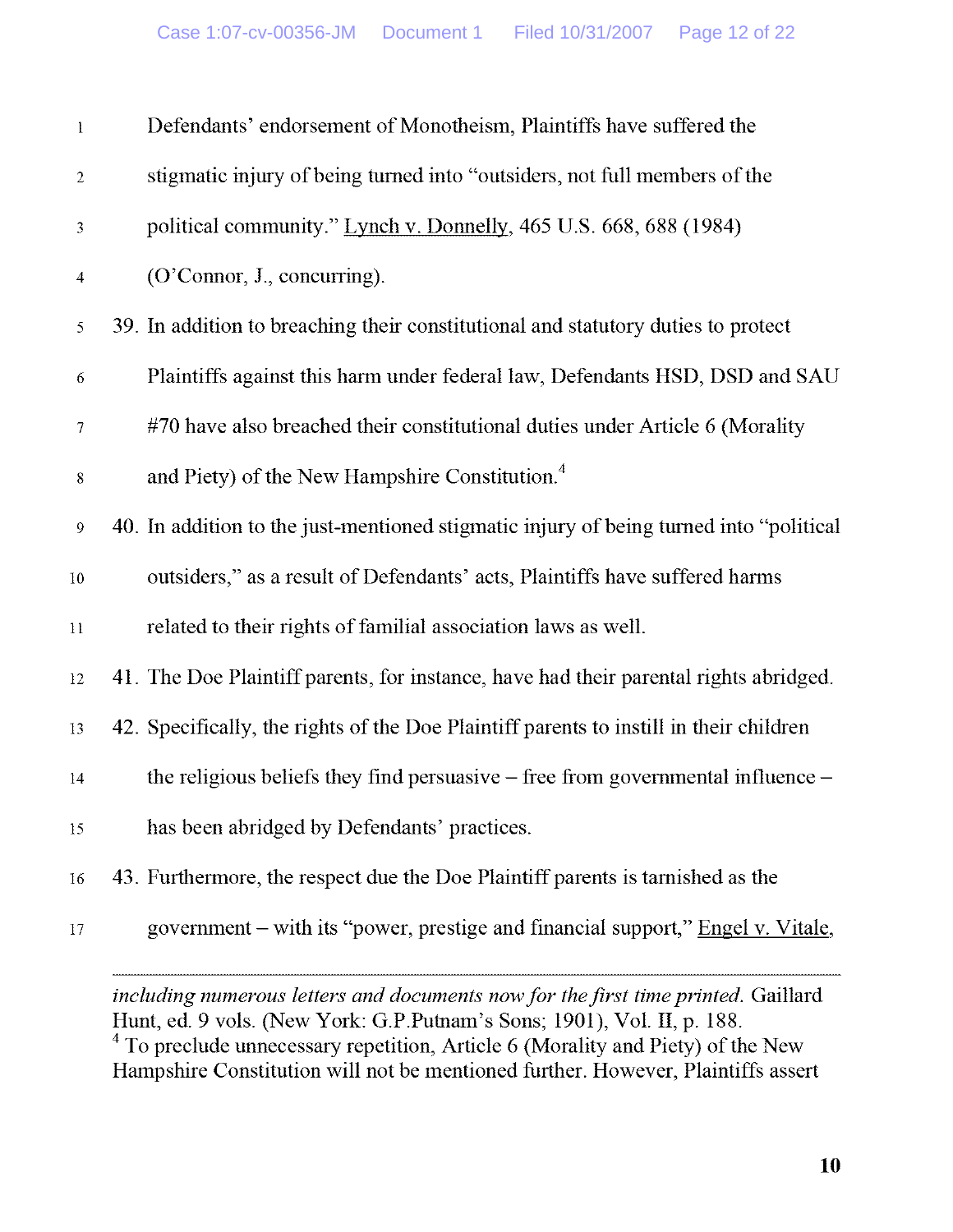| $\mathbf{1}$     | 370 U.S. 421, 431 (1962) – tells their children, in essence, "Your parents'                 |
|------------------|---------------------------------------------------------------------------------------------|
| $\overline{c}$   | religious beliefs are wrong."                                                               |
| $\overline{3}$   | 44. In addition, the Doe Plaintiff children have their rights to acquire religious          |
| $\overline{4}$   | upbringing by their parents, free from governmental influence, abridged as                  |
| 5                | well.                                                                                       |
| 6                | 45. Plaintiffs DoeChild-1, DoeChild-2 and DoeChild-3 have all been forced to                |
| $\tau$           | confront the government's claim that this is "one Nation under God" as their                |
| $8\,$            | public school teachers have repeatedly led them and their classmates in reciting            |
| $\boldsymbol{9}$ | the now-religious Pledge of Allegiance in their classrooms and at school                    |
| $10\,$           | assemblies.                                                                                 |
| $1\,1$           |                                                                                             |
| 12               | 46. By endorsing the religious notion that God exists, the now-religious Pledge             |
| 13               | creates a societal environment where prejudice against Atheists – and, thus,                |
| 14               | against Plaintiffs here – is perpetuated. Accordingly, in addition to the Religion          |
| 15               | Clause violations, the governmental use and advocacy of the now-religious                   |
| 16               | Pledge of Allegiance <sup>5</sup> violates the requirements of Equal Protection as found in |
| $17\,$           | the Fifth and Fourteenth Amendments to the United States Constitution.                      |

that each of the relevant claims made pursuant to the federal constitutional provisions likewise apply to the State Constitution.

The Pledge of Allegiance, as originally created in 1892, had no religious component. In fact, it remained secular for sixty-two years. It wasn't until 1954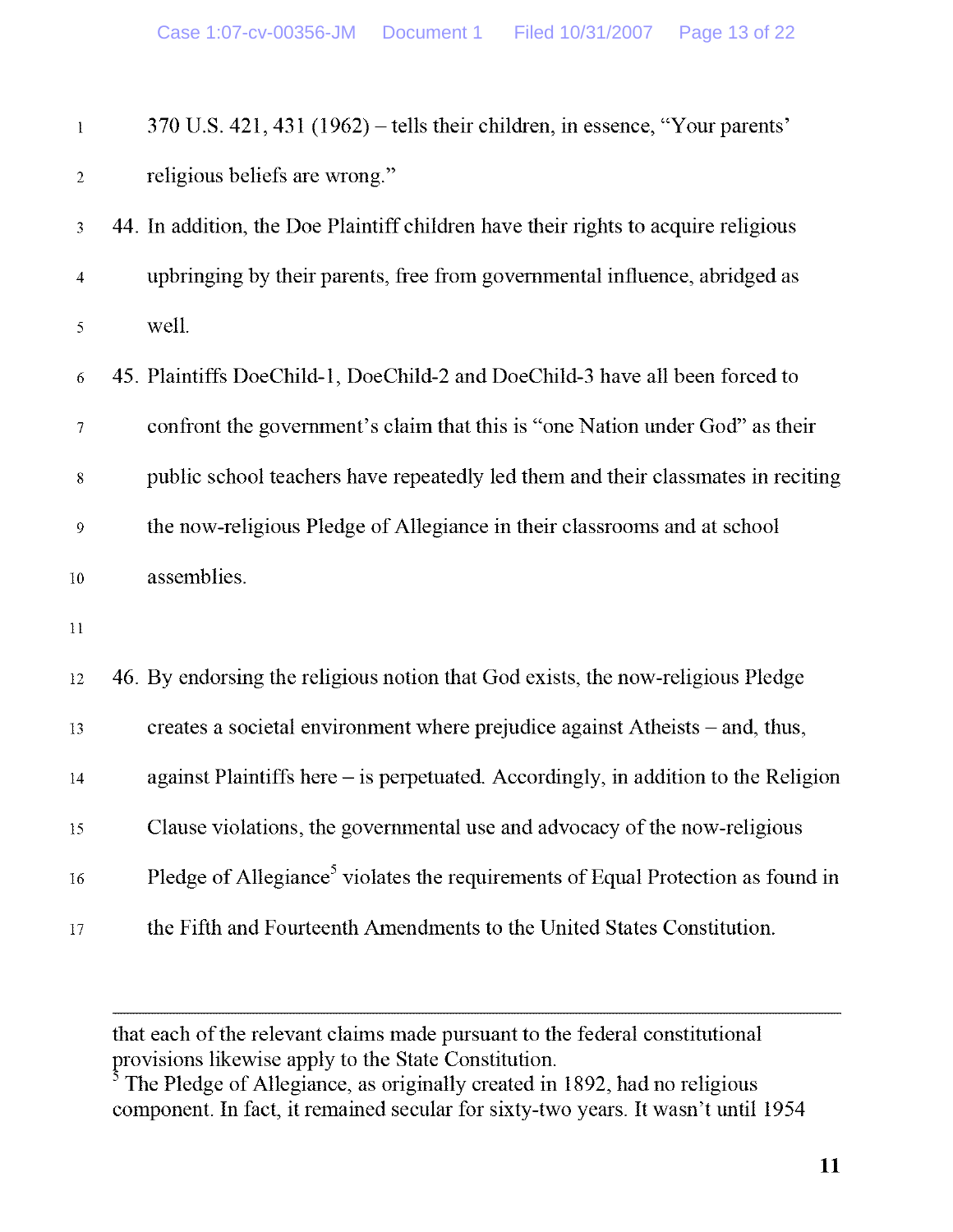1

| $\overline{2}$ | 47. The above harms are especially onerous because the affirmation is made part             |
|----------------|---------------------------------------------------------------------------------------------|
| 3              | of a patriotic ritual, thus calling Plaintiffs' patriotism into question in front of        |
| $\overline{4}$ | their neighbors and peers.                                                                  |
| 5              | 48. On top of all this is the fact that the procedure involves standing, facing the         |
| 6              | Flag of the United States of America, and placing one's hand over one's heart.              |
| $\overline{7}$ | 49. For government to impose an adverse religious burden upon adults in such a              |
| 8              | setting is unquestionably in violation of the Religion Clauses of the First                 |
| 9              | Amendment.                                                                                  |
| $10\,$         | 50. For the government to impost an adverse religious burden upon children in the           |
| $11\,$         | public schools in incomprehensible under the First Amendment's Religion                     |
| 12             | Clauses.                                                                                    |
| 13             | 51. In fact, it is inevitable that children will suffer harm as a result of this practice.  |
| 14             | Accordingly, Defendants actually engage in child neglect (if not child abuse). <sup>6</sup> |
| 15             |                                                                                             |

that, pursuant to an act of Congress that did nothing but add the phrase, "under God," purely religious dogma became part of its message.

Act of June 14, 1954, ch. 297, § 7, 68 Stat. 249.

 $^{\circ}$  42 U.S.C. § 5106g(2) states, "[T]he term 'child abuse and neglect' means, at a minimum, any recent act or failure to act on the part of a **. . .** caretaker, which results in ... serious physical or emotional harm ... or an act or failure to act which presents an imminent risk of serious harm."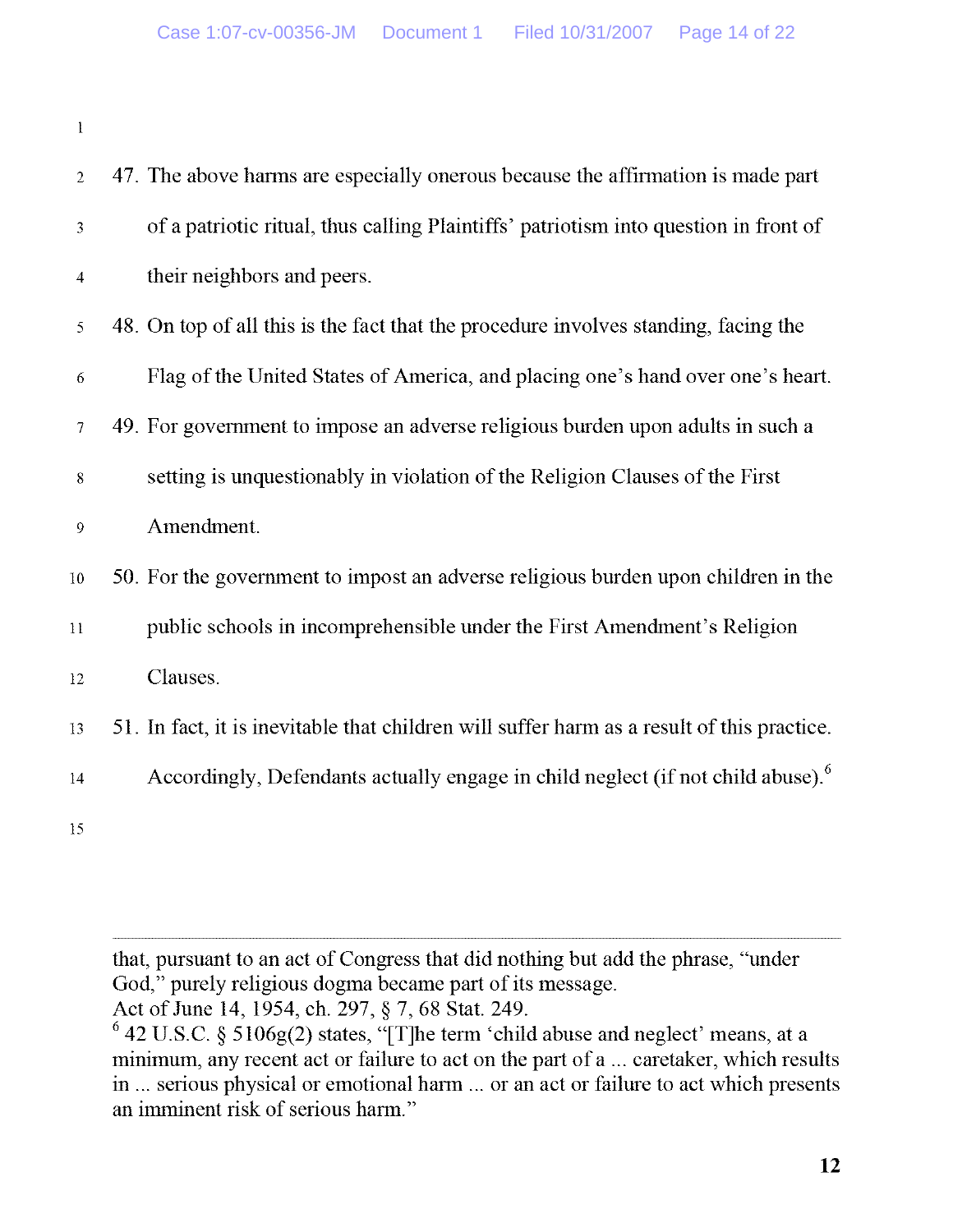| $\mathbf{l}$     | 52. Plaintiffs Jan and Pat Doe are the owners of real property located in Hanover, |
|------------------|------------------------------------------------------------------------------------|
| $\overline{2}$   | and pay the associated local property taxes. A portion of those taxes go to the    |
| 3                | HSD, DSD and SAU #70. They earn income in New Hampshire, and pay the               |
| $\overline{4}$   | associated federal and state income taxes. They purchase items in New              |
| 5                | Hampshire and pay the associated federal and state sales taxes.                    |
| 6                | 53. Some of the federal tax dollars paid by Plaintiffs and utilized in connection  |
| 7                | with Defendants' maintenance and utilization of the Pledge of Allegiance are       |
| 8                | apportioned under the taxing and spending clause of Article I, Section 8 of the    |
| $\boldsymbol{9}$ | Constitution of the United States.                                                 |
| 10               | 54. Portion of these tax dollars are used to fund the Pledge (with its espousal of |
| 11               | Monotheism).                                                                       |
| 12               | 55. For instance, some of Plaintiffs' tax dollars are used to directly fund the    |
| 13               | governmental agents who lead the students (including the three DoeChildren         |
| 14               | here) and others in recitations of the now-religious Pledge.                       |
| 15               | 56. Additionally, numerous federal, state and local governmental employees –       |
| 16               | using governmental facilities – recite the now-sectarian Pledge of Allegiance      |
| 17               | while being paid from the government coffers. These employees include, but         |
| 18               | are not limited to, members of Defendant Congress (including members of            |
| 19               | both the House of Representatives and the Senate), and the school board            |
| 20               | members and teachers of HSD.                                                       |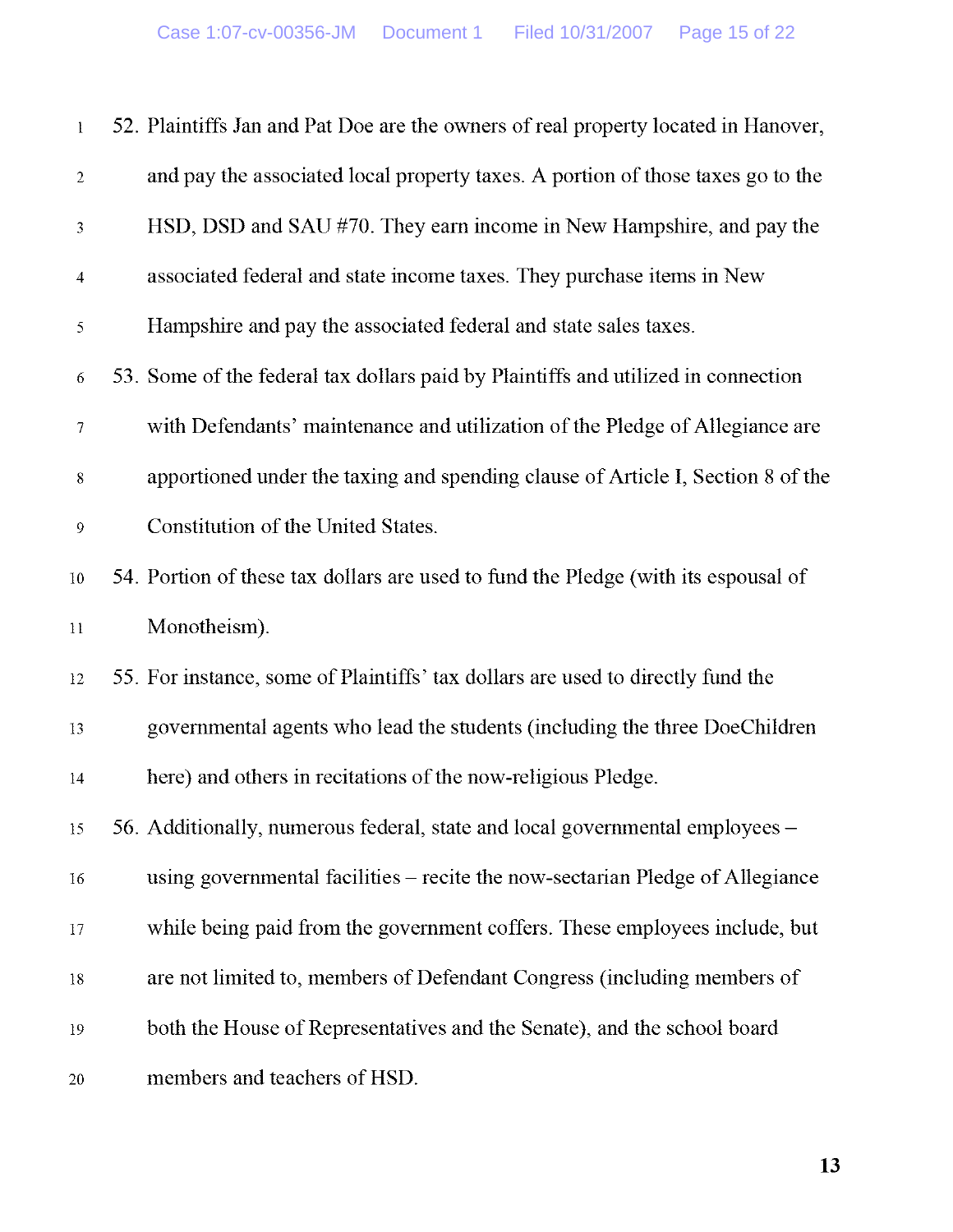| $\mathbf{l}$     | 57. The recitation of the now-sectarian Pledge of Allegiance by any of the above-    |
|------------------|--------------------------------------------------------------------------------------|
| $\overline{2}$   | referenced governmental employees while performing their duties involves the         |
| 3                | use of Plaintiffs tax monies in an expression of religious belief as prohibited by   |
| $\overline{4}$   | the First Amendment.                                                                 |
| 5                | 58. These tax moneys are also used to perpetuate the notion that "real Americans"    |
| 6                | believe in God, and those who do not believe in God are second-class citizens,       |
| $\tau$           | to be "tolerated" by our society.                                                    |
| $8\,$            | 59. That these tax moneys are also used in the education of the schoolchildren of    |
| $\boldsymbol{9}$ | Hanover, of New Hampshire, and of the Nation is especially egregious. The            |
| $10\,$           | repeated recitation of the now-sectarian Pledge of Allegiance indoctrinates          |
| 11               | schoolchildren $-$ including the Plaintiff children here $-$ with the religious      |
| 12               | dogmas that (a) there exists a god, and that (b) we are "one Nation under God."      |
| 13               | 60. Federal tax money is also used for the printing and distribution of the United   |
| $14\,$           | States Code (including 4 U.S.C. $\S$ 4) as well as pamphlets, etc., that contain the |
| 15               | Pledge of Allegiance.                                                                |
| 16               | 61. Federal, State and County tax moneys are used when the Pledge is recited at      |
|                  |                                                                                      |

**<sup>17</sup>** federal, state and county governmental functions .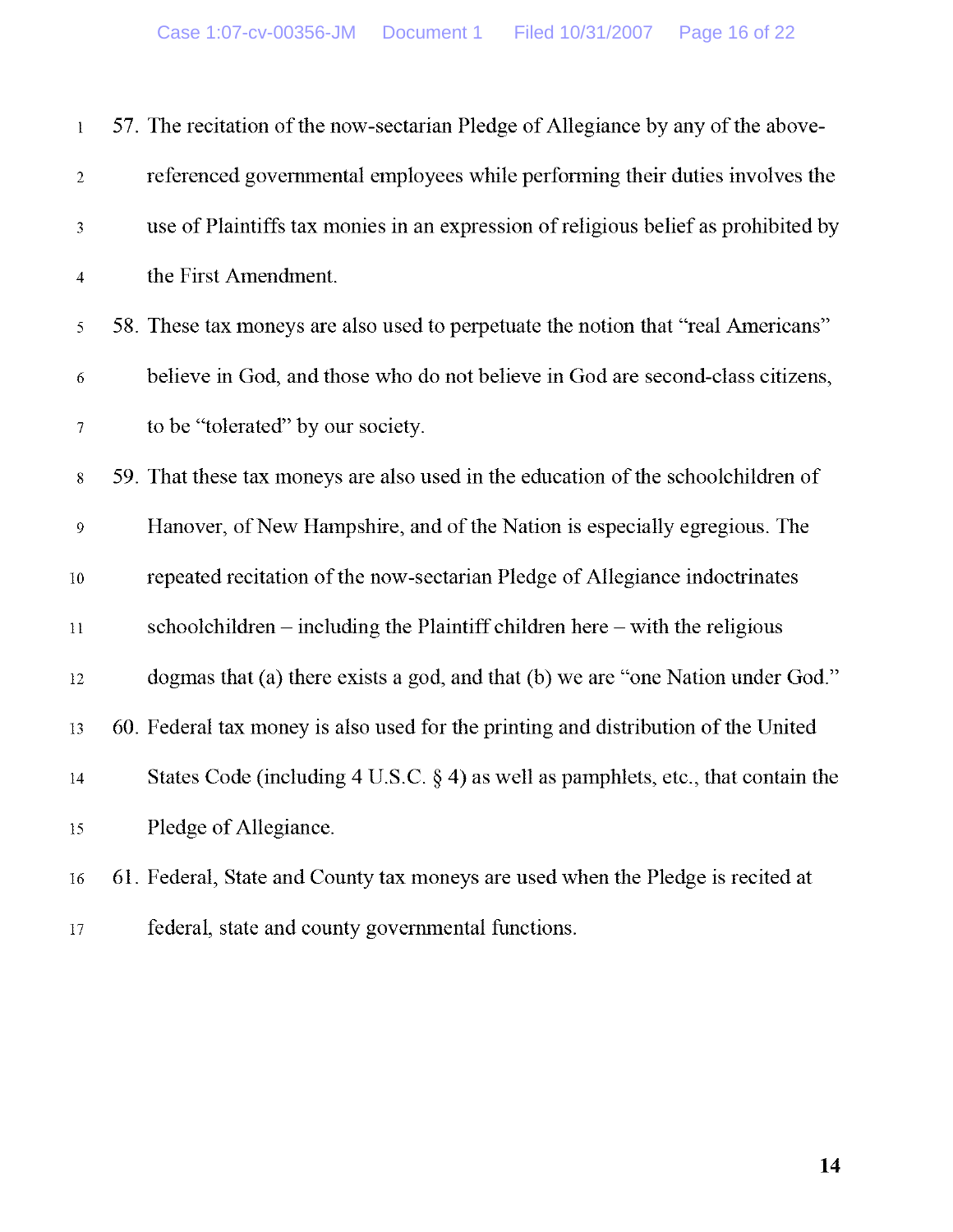| $\mathbf{l}$ | 62. Federal tax money is also used to support the "Pause for the Pledge of        |
|--------------|-----------------------------------------------------------------------------------|
| 2            | Allegiance" (Pub. L. 99 Stat. 97) annual festivities. <sup>7</sup>                |
| 3            | 63. The preceding examples show that Plaintiffs' tax monies are used for          |
| 4            | governmental functions designed to bolster the use and status of the Pledge of    |
| 5            | Allegiance to the Flag, including its religious claim that there exists a God and |
| 6            | that we exist under that God. The taking by the government of Plaintiffs' (and    |
| $\tau$       | the rest of the citizenry's) personal wealth to place the government's            |
| $8\,$        | imprimatur on religious beliefs to which those Plaintiffs do not adhere is a      |
| 9            | violation of both the Establishment and Free Exercise clauses.                    |
| $10\,$       |                                                                                   |
| 11           | 64. By interlarding the Pledge of Allegiance with the purely religious words,     |
| 12           | "under God," the Congress of the United States – by passing the Act of 1954 –     |
| 13           | has violated the Establishment Clause of the First Amendment to the Federal       |
| $14\,$       | Constitution.                                                                     |
| 15           |                                                                                   |
| 16           | 65. Congress has also violated RFRA. The Free Exercise of religion for each       |
| 17           | Plaintiff is "substantially burdened" when government requires an affirmation     |

<sup>7</sup> Sponsored by The National Flag Day Foundation, this event involves the participation of thousands of Maryland school children, a high school choir, use of governmental buildings, a concert given by the **229**th Maryland Army National Guard band, and a "Fly-over" by the A-10 "Thunderbolt" jets of the  $104^{\text{m}}$  Fighter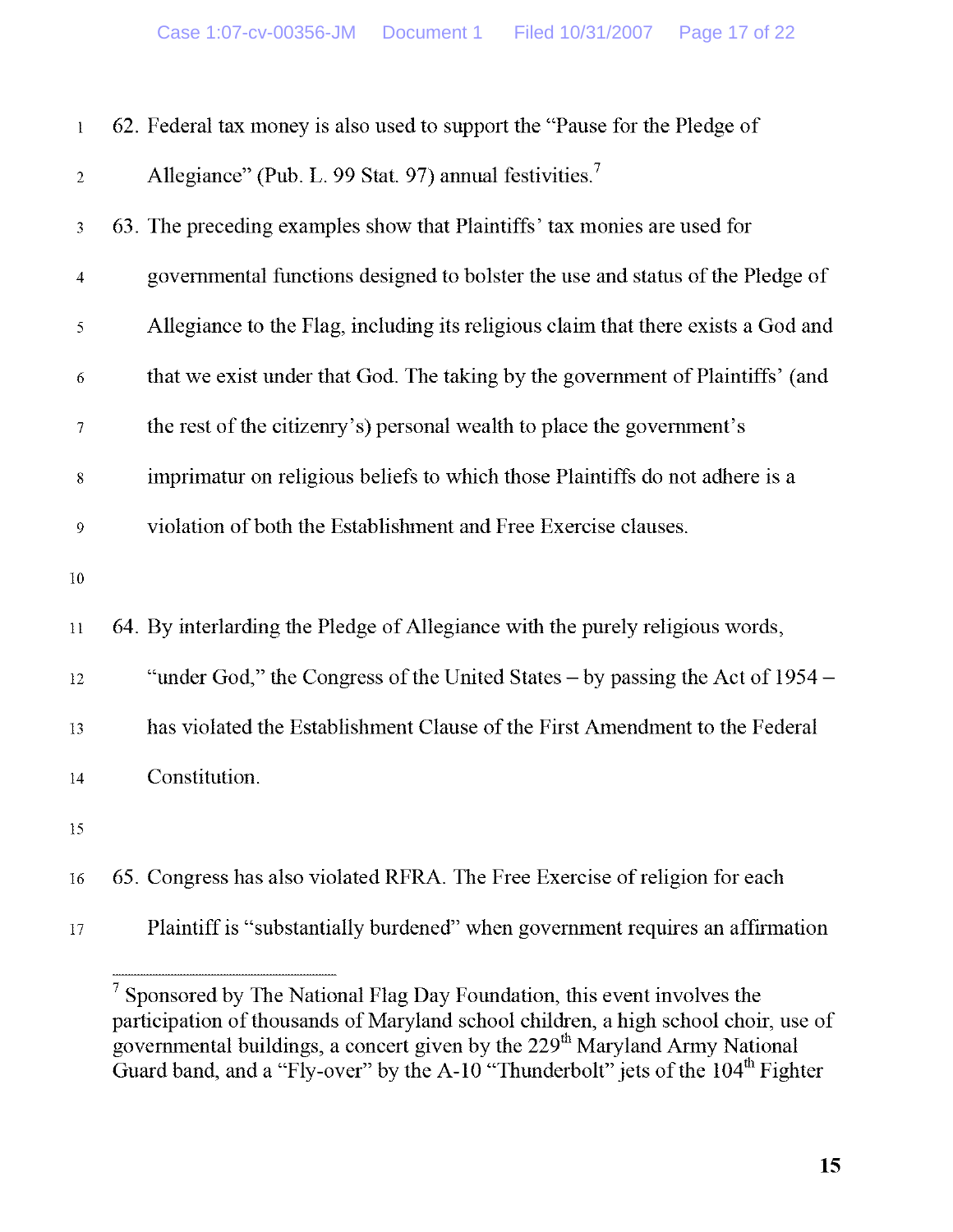| $\mathbf{l}$     | of religious belief (contrary to each Plaintiff's religious beliefs) in order to |
|------------------|----------------------------------------------------------------------------------|
| $\overline{c}$   | exercise their rights as citizens to join with their neighbors in reciting the   |
| 3                | Nation's Pledge of Allegiance to the Flag.                                       |
| $\overline{4}$   | 66. As the ultimate party responsible for upholding the Constitution, Defendant  |
| 5                | United States of America has violated its duty to protect Plaintiffs'            |
| $\sqrt{6}$       | fundamental liberties by permitting the Congress to further (Christian)          |
| 7                | Monotheistic dogma.                                                              |
| $8\,$            | 67. By requiring that its public schools use the Pledge of Allegiance (with the  |
| $\boldsymbol{9}$ | purely religious words, "under God") as a patriotic exercise, Defendants HSD,    |
| $10\,$           | DSD and SAU #70 – by following RSA $\S$ 194:15-c (New Hampshire School           |
| $11\,$           | Patriot Act) – have violated the Establishment and Free Exercise Clauses of the  |
| $12 \,$          | First Amendment to the Federal Constitution; and Article 6 of the New            |
| 13               | Hampshire Constitution (requiring that "no subordination of any one sect,        |
| 14               | denomination or persuasion to another shall ever be established").               |
| 15               | 68. Similarly, HSD, DSD & SAU #70 have violated RSA 169-D:23, which states,      |
| 16               | in pertinent part, that "No child under the supervision of any state institution |
| 17               | shall be denied the free exercise of his religion or that of his parents." One   |
| $18\,$           | cannot freely exercise Atheism when being coerced to countenance the notion      |
| 19               | that his own land is "one Nation under God."                                     |

**Squadron** 175`h Wing Maryland Air National Guard. The **estimated cost to**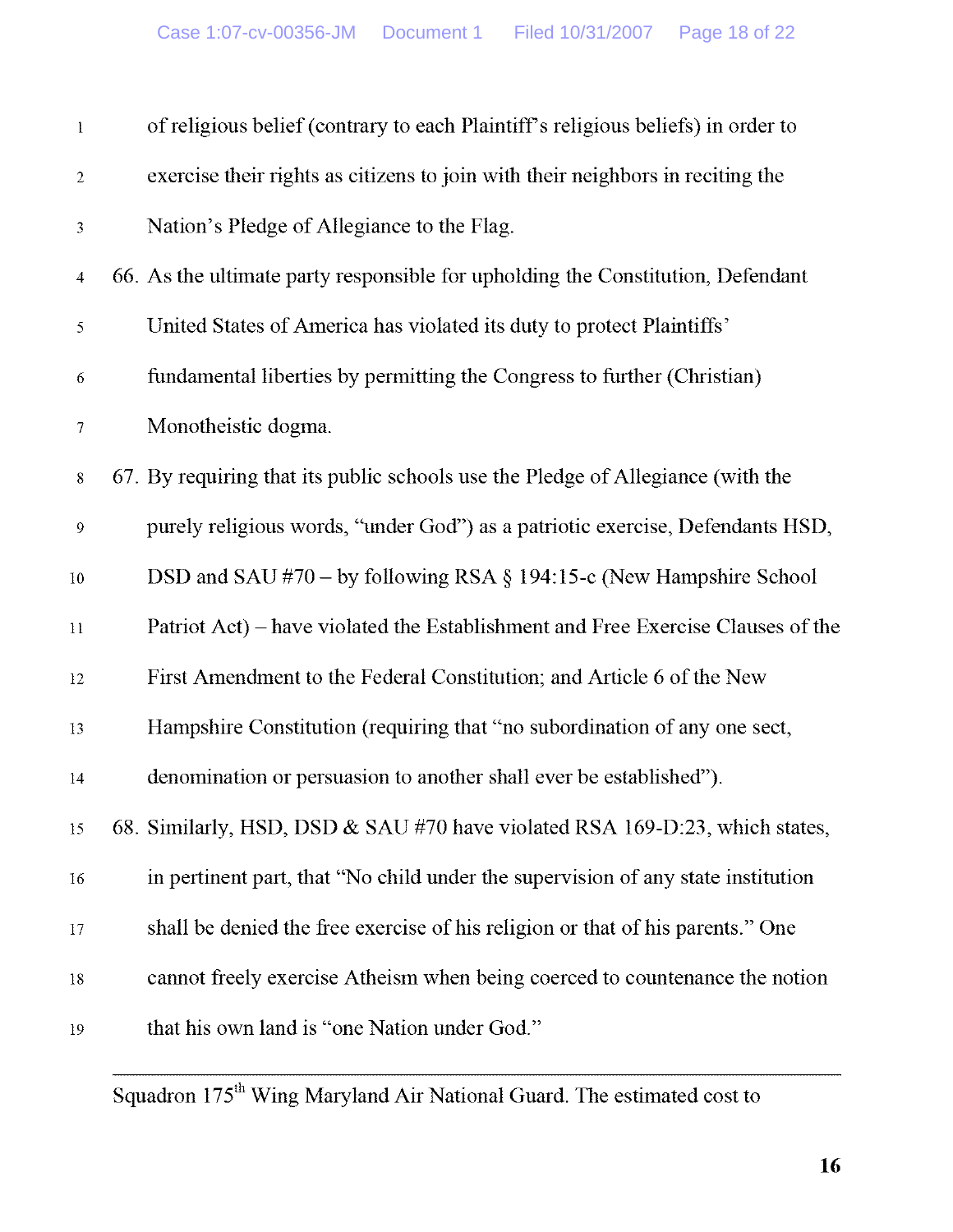| $\mathbf{1}$   | 69. In other words, both the Federal and the School District Defendants have          |
|----------------|---------------------------------------------------------------------------------------|
| $\overline{2}$ | violated the rights of each of the Plaintiffs to have their government and its        |
| 3              | agents:                                                                               |
| $\overline{4}$ | (1) Remain neutral with respect to religion, so that their religious beliefs are      |
| 5              | afforded the same respect as others,                                                  |
| 6              | (2) Not have rules that have religious effects, so that their religious beliefs       |
| $\tau$         | are not shown disrespect,                                                             |
| 8              | (3) Not turn them into "political outsiders" based on their religious beliefs,        |
| 9              | (4) Not endorse religious ideas, so that their religious ideas are not                |
| 10             | denigrated,                                                                           |
| 11             | (5) Not indoctrinate them with any religious dogma, much less dogma with              |
| 12             | which they disagree,                                                                  |
| 13             | (6) Not coerce them to unwillingly confront religious doctrine,                       |
| $14\,$         | (7) Not place the given school's imprimatur upon religious ideals with which          |
| 15             | they disagree, and                                                                    |
| 16             | (8) Not spend their tax dollars to further religious ideals with which they           |
| 17             | disagree.                                                                             |
| 18<br>19       | 70. It should be noted that Plaintiffs are making no objection to the recitation of a |
| 20             | patriotic Pledge of Allegiance. The government is certainly within its right to       |
| 21             | foster patriotism, and it may certainly make the determination that recitation of     |
| 22             | a Pledge of Allegiance serves that purpose. However, government may not               |
| 23             | employ or include sectarian religious dogma towards this end.                         |
| 24             |                                                                                       |
| 25             | 71. In addition to its constitutional infirmities, the placement of the words "under  |
| 26             | God" into the Pledge of Allegiance is void as against public policy. The very         |
| 27             | purpose of the Pledge of Allegiance to the Flag – as can be appreciated from its      |
|                |                                                                                       |

taxpayers of the Fly-over, alone, is on the order of \$10,000 .00.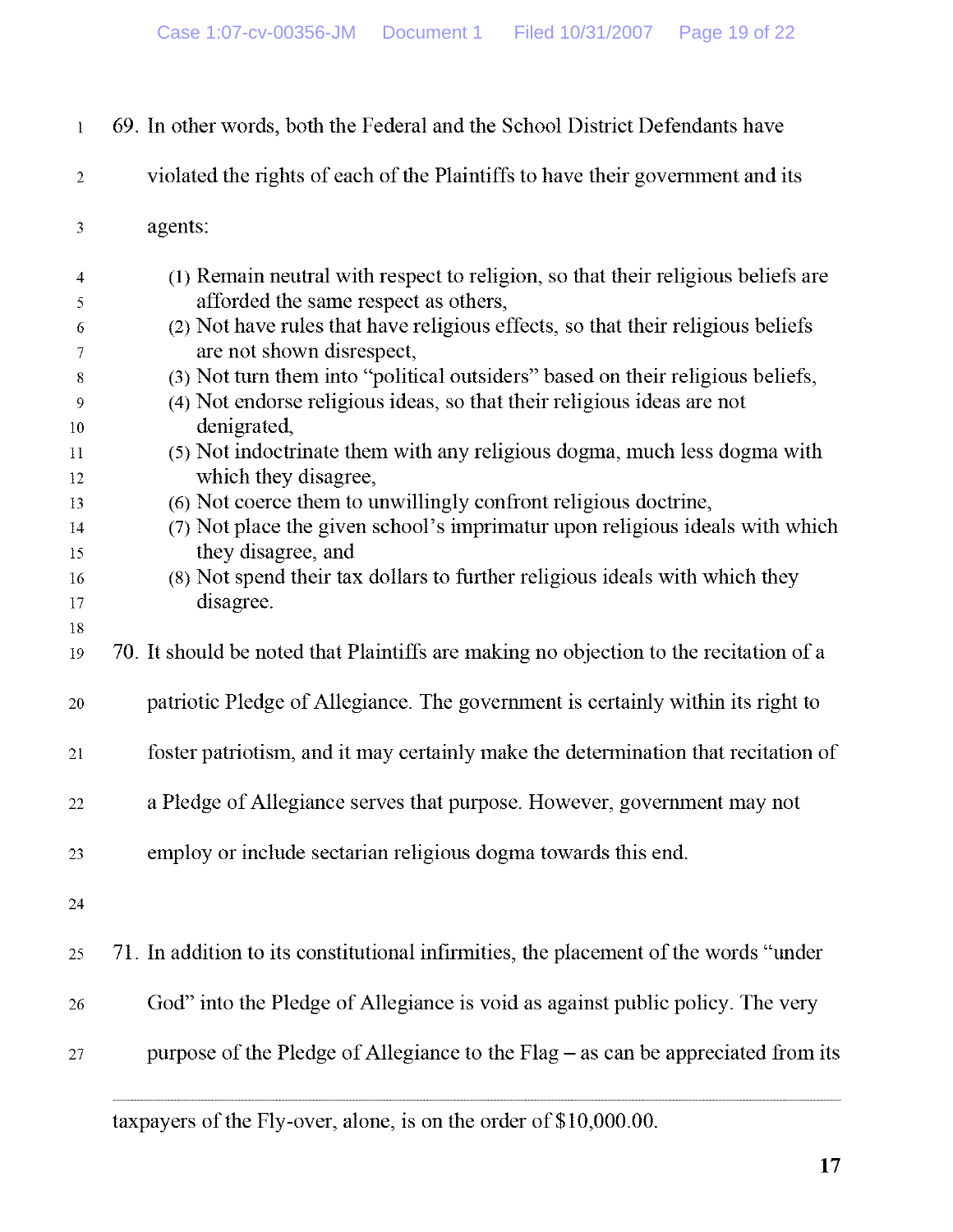| $\mathbf{1}$   | legislative history $-$ is to provide a means of demonstrating patriotism and   |
|----------------|---------------------------------------------------------------------------------|
| $\overline{2}$ | engendering national unity. By placing the religious words "under God" into     |
| 3              | the Pledge, Congress not only interfered with the patriotism and national unity |
| 4              | the Pledge was meant to engender, but it actually fostered divisiveness  in a   |
| 5              | manner expressly forbidden by the Constitution.                                 |
| 6              |                                                                                 |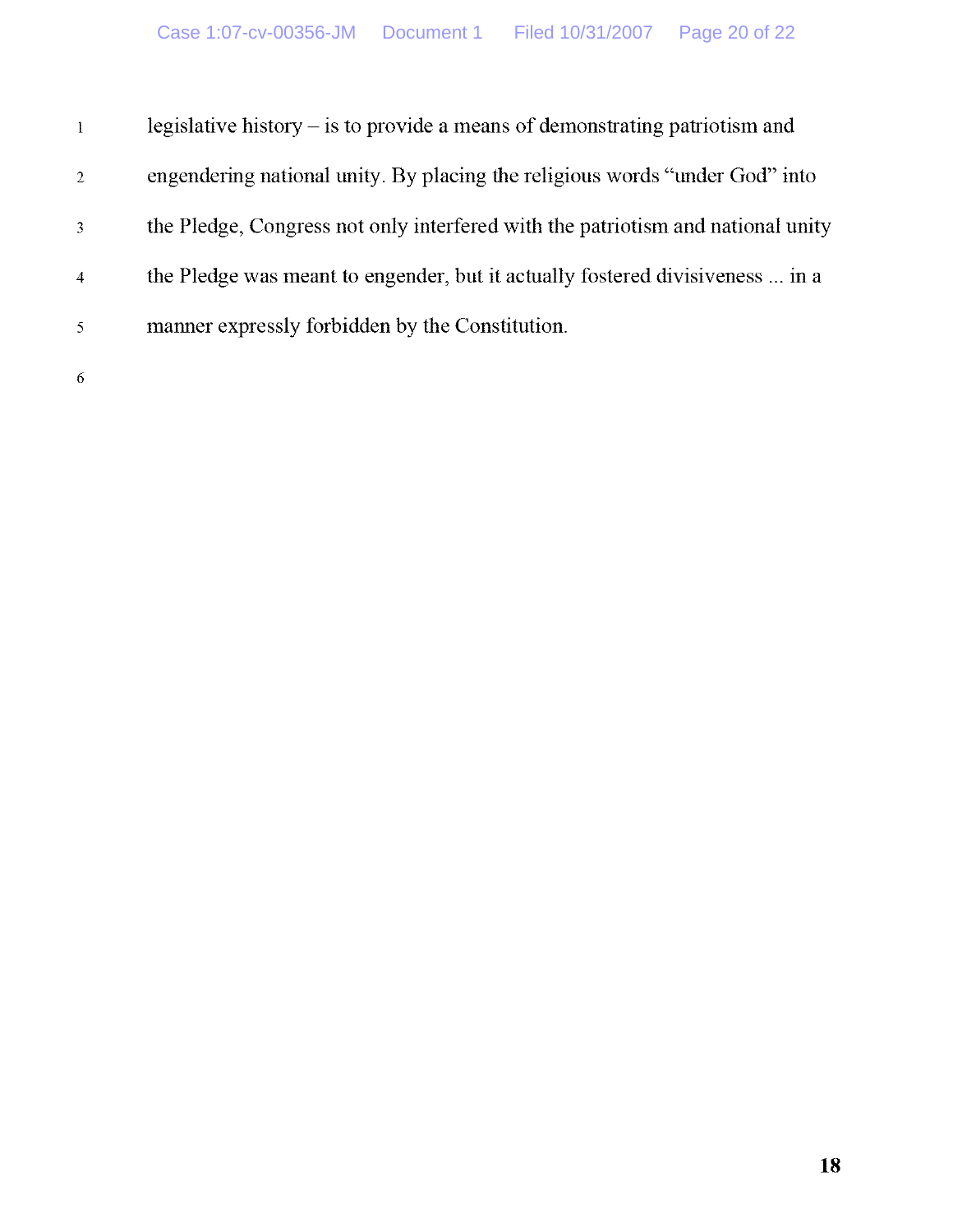| ł              |  |
|----------------|--|
| $\mathfrak{D}$ |  |

# 1 PRAYER FOR RELIEF

| $\mathfrak{Z}$           |             | WHEREFORE, Plaintiff prays for relief and judgment as follows:               |
|--------------------------|-------------|------------------------------------------------------------------------------|
| $\overline{4}$           | Ι.          | To declare that Congress, in passing the Act of 1954, violated the           |
| $\mathfrak{S}$           |             | Establishment and Free Exercise Clauses of the United States Constitution;   |
| 6                        | $\prod$ .   | To declare that by including "under God" in the Pledge of Allegiance to the  |
| $\overline{\mathcal{I}}$ |             | Flag of the United States of America, $4 \text{ U.S.C. }$ § 4 violates the   |
| $8\,$                    |             | Establishment and Free Exercise Clauses of the First Amendment, the Equal    |
| 9                        |             | Protection component of the Fifth Amendment, and RFRA;                       |
| 10                       | III.        | To declare that by having their agents leading Plaintiffs and their peers in |
| 11                       |             | reciting the Pledge of Allegiance, HSD, DSD, and SAU #70 violate the         |
| 12                       |             | Establishment and Free Exercise Clauses of the First Amendment, the Equal    |
| 13                       |             | Protection Clause of the Fourteenth Amendment, RFRA, Article 6 of the        |
| 14                       |             | New Hampshire Constitution, New Hampshire RSA $\S$ 194:15-c, and RSA $\S$    |
| 15                       |             | 169-D:23.                                                                    |
| 16                       | IV.         | To demand that Defendant the Congress of the United States of America        |
| 17                       |             | immediately act to remove the words "under God" from the Pledge of           |
| 18                       |             | Allegiance to the Flag as now written in 4 U.S.C. $\S$ 4;                    |
| 19                       | $V_{\cdot}$ | To demand the Defendant United States of America act to ensure               |
| 20                       |             | compliance with the noble principles of the Religions Clauses of the First   |